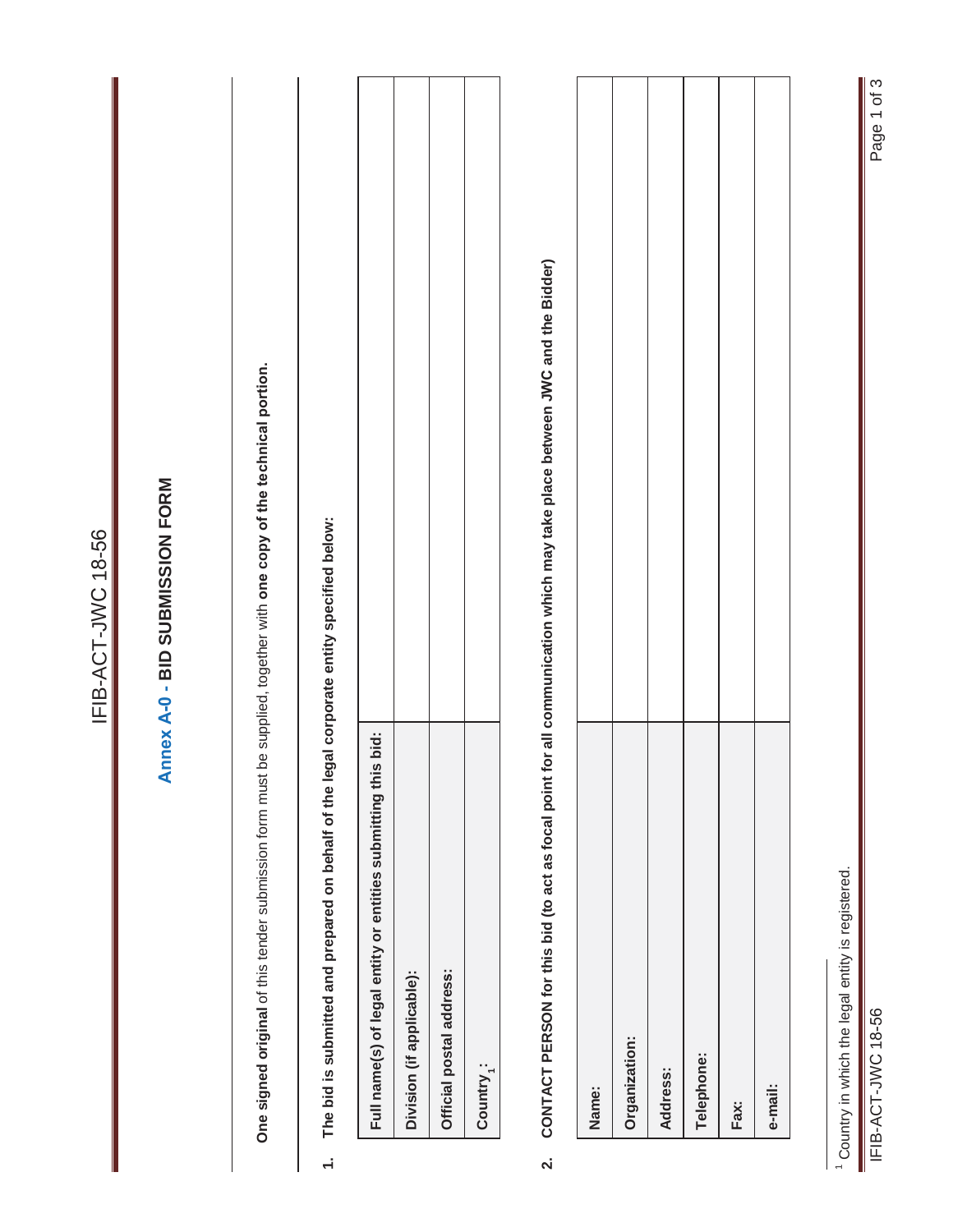# 3. STATEMENT **3. STATEMENT**

I, the undersigned, being the authorised signatory of the above Bidder, hereby declare that we have examined and accept without reserve or restriction the entire<br>contents of the bidding specifications for the bidding proce I, the undersigned, **being the authorised signatory** of the above Bidder, hereby declare that we have examined and accept without reserve or restriction the entire contents of the bidding specifications for the bidding procedure referred to above.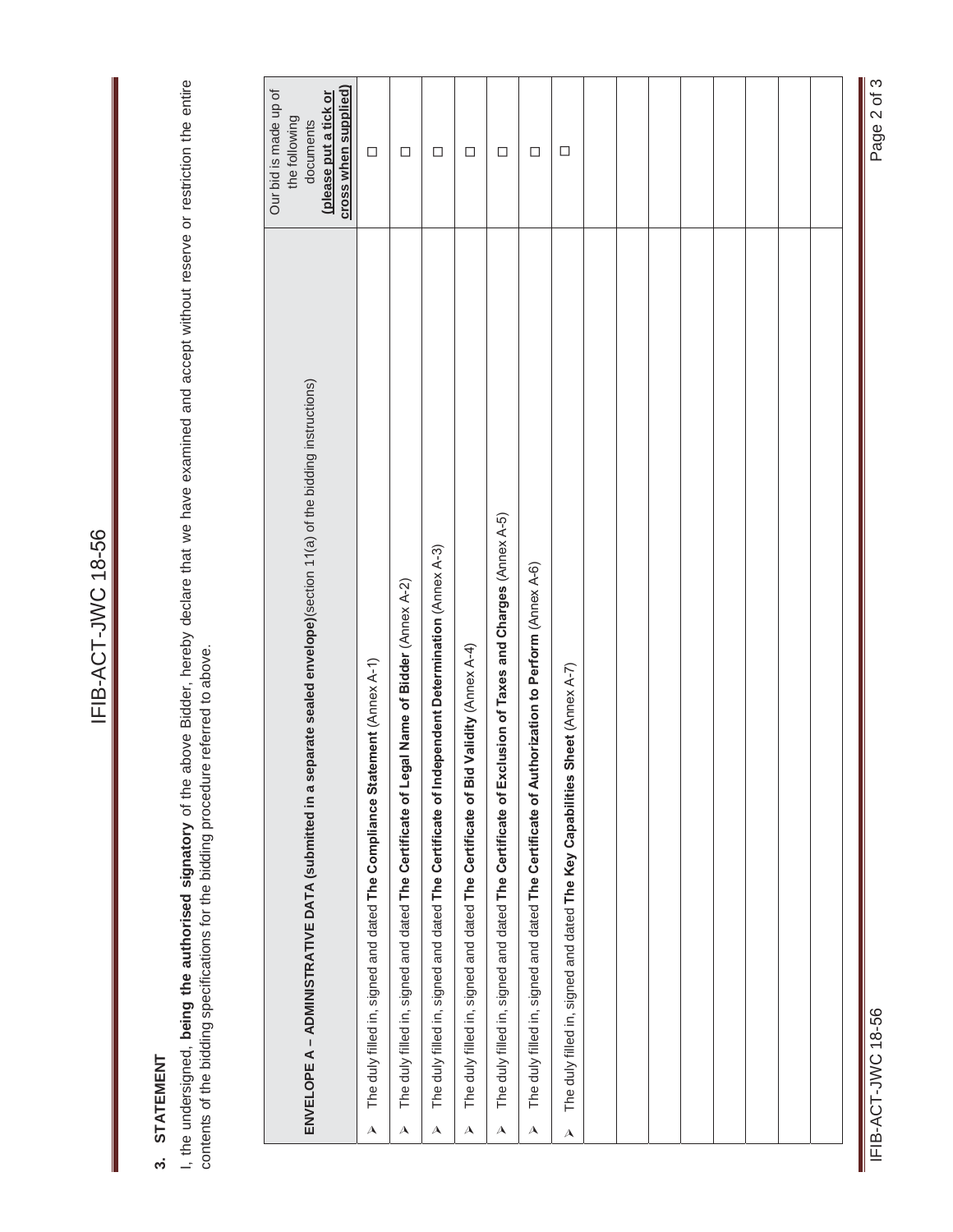|           | IFIB-ACT-JWC 18-56                                                                                                     |                                               |
|-----------|------------------------------------------------------------------------------------------------------------------------|-----------------------------------------------|
|           |                                                                                                                        |                                               |
|           | ENVELOPE B - TECHNICAL PROPOSAL (submitted in a separate sealed envelope) (section 11(b) of the bidding instructions)  | (Please put a tick or<br>cross when supplied) |
|           | $\triangleright$ The Technical Criteria and Evaluation Form (Annex B-1) to include the Question 6 & 7 attachments      | □                                             |
|           |                                                                                                                        |                                               |
|           |                                                                                                                        |                                               |
|           |                                                                                                                        |                                               |
|           | ENVELOPE C – FINANCIAL PROPOSAL (submitted in a separate, sealed envelope) (section 11(c) of the bidding instructions) |                                               |
| $\lambda$ | The Financial Proposal (Annex C-1)                                                                                     |                                               |
|           |                                                                                                                        |                                               |
|           |                                                                                                                        |                                               |

[/f applicable: We undertake to guarantee the eligibility of the sub-contractor(s) for the parts of the services for which we have stated our intention to sub-contract in the<br>Technical Proposal.]<br>This bid is subject to acc [*If applicable*: We undertake to guarantee the eligibility of the sub-contractor(s) for the parts of the services for which we have stated our intention to sub-contract in the Technical Proposal.]

This bid is subject to acceptance within the validity period stipulated in section **16** of the Bidding Instructions.

| DATE                                   |  |
|----------------------------------------|--|
| <b>COMPANY</b>                         |  |
| NAME AND TITLE                         |  |
| SIGNATURE OF AUTHORIZED REPRESENTATIVE |  |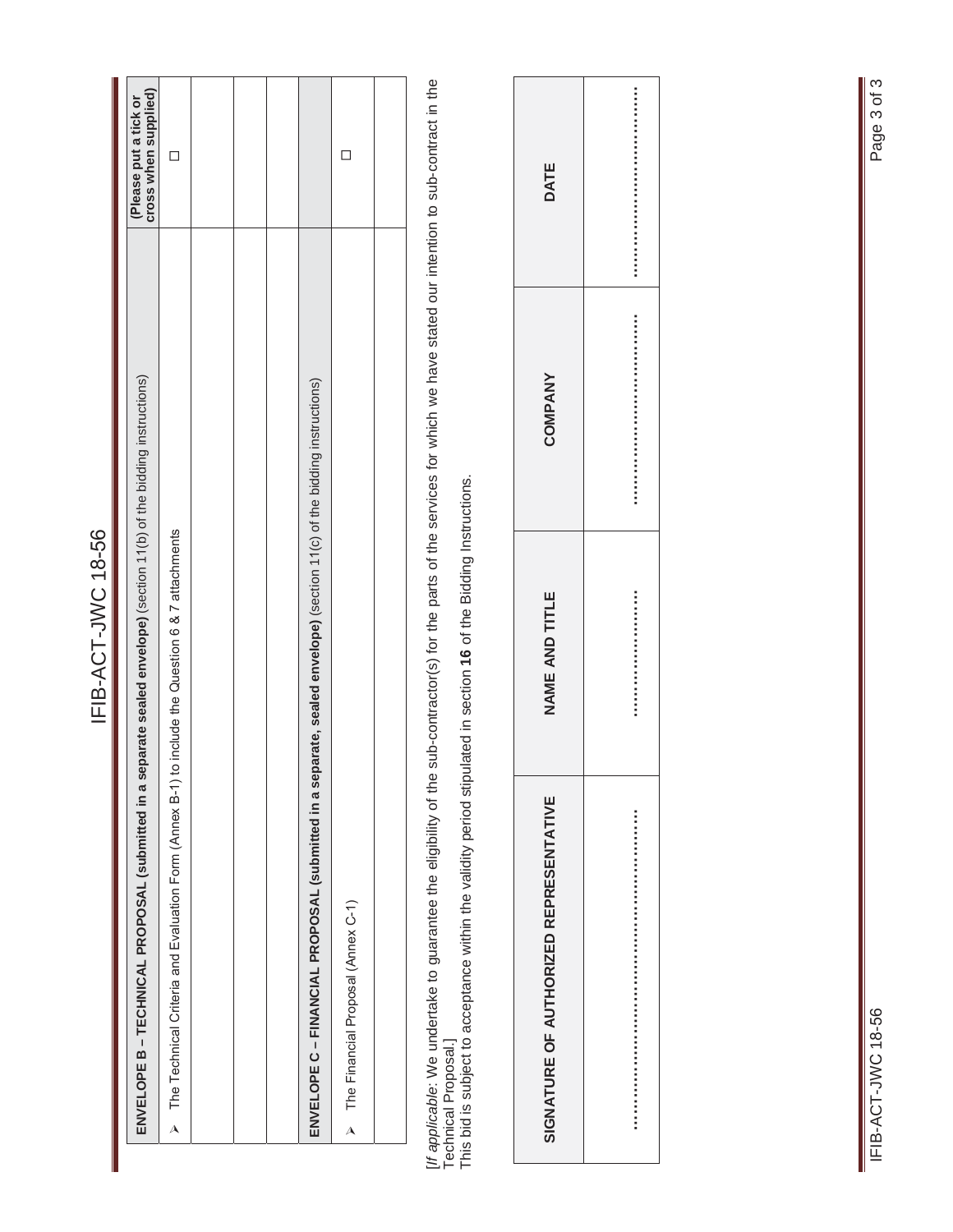## **A-1 COMPLIANCE STATEMENT**

It is hereby stated that our bid to IFIB-ACT-JWC-18-56 is fully compliant with the Bidding Instructions, General Provisions and Statement of Work as contained in Part I, II and III of this document, with:

No exceptions

Or

 $\mathbb{R}^n$ 

 $\Box$  The following exception(s):

| Part | Paragraph | <b>Description of Deviation</b> |
|------|-----------|---------------------------------|
|      |           |                                 |
|      |           |                                 |
|      |           |                                 |
|      |           |                                 |
|      |           |                                 |
|      |           |                                 |
|      |           |                                 |
|      |           |                                 |
|      |           |                                 |
|      |           |                                 |
|      |           |                                 |
|      |           |                                 |
|      |           |                                 |
|      |           |                                 |

Date: \_\_\_\_\_\_\_\_\_\_\_\_\_\_\_\_\_\_\_\_\_\_\_\_\_\_\_\_\_\_\_\_\_\_\_\_\_\_

| Company: |
|----------|
|          |

| Signature: |  |  |  |
|------------|--|--|--|
|            |  |  |  |

Name 8 8 Title:

Bid Reference: IFIB-ACT-JWC-18-56

\_\_\_\_\_\_\_\_\_\_\_\_\_\_\_\_\_\_\_\_\_\_\_\_\_\_\_\_\_\_\_\_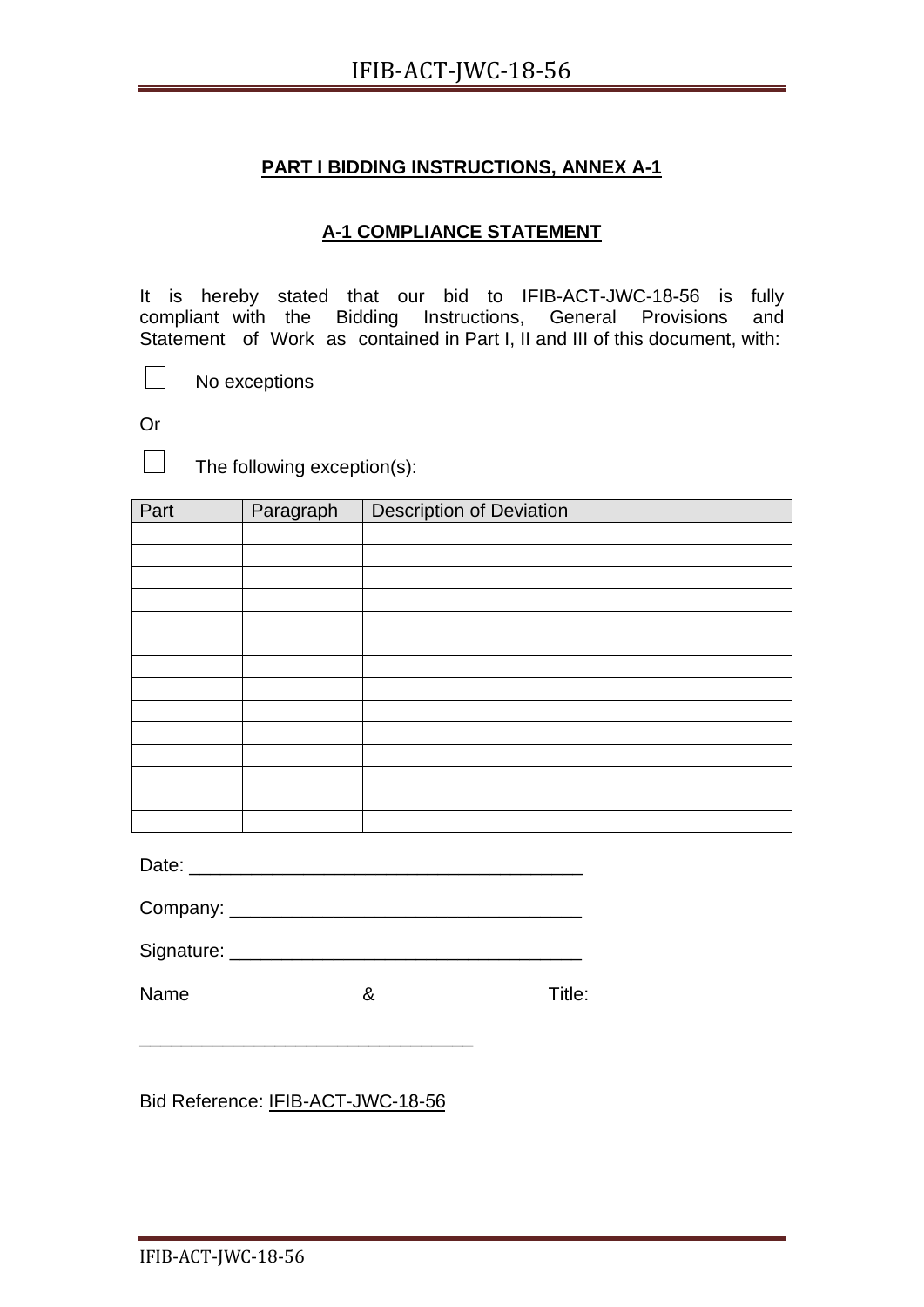## **A-2 CERTIFICATE OF LEGAL NAME OF BIDDER**

This Bid is prepared and submitted on behalf of the legal corporate entity specified below:

| FULL NAME OF CORPORATION:<br>DIVISION (IF APPLICABLE):<br>SUB DIVISION (IF APPLICABLE):<br><b>OFFICIAL MAILING ADDRESS:</b> | <u> 1989 - Johann John Stone, mars et al. (1989)</u> |
|-----------------------------------------------------------------------------------------------------------------------------|------------------------------------------------------|
|                                                                                                                             |                                                      |
| <b>E-MAIL ADDRESS:</b>                                                                                                      |                                                      |
| <b>TELEFAX NO:</b>                                                                                                          |                                                      |
| POINT OF CONTACT REGARDING                                                                                                  |                                                      |
| THIS BID:                                                                                                                   |                                                      |
| NAME:                                                                                                                       |                                                      |
| POSITION:                                                                                                                   |                                                      |
| TELEPHONE:                                                                                                                  |                                                      |
| ALTERNATIVE POINT OF CONTACT:                                                                                               |                                                      |
| NAME:                                                                                                                       |                                                      |
| POSITION:                                                                                                                   |                                                      |
| TELEPHONE:                                                                                                                  |                                                      |
|                                                                                                                             |                                                      |
| Date                                                                                                                        | Signature of Authorized<br>Representative            |
|                                                                                                                             | <b>Title</b>                                         |
|                                                                                                                             | Company                                              |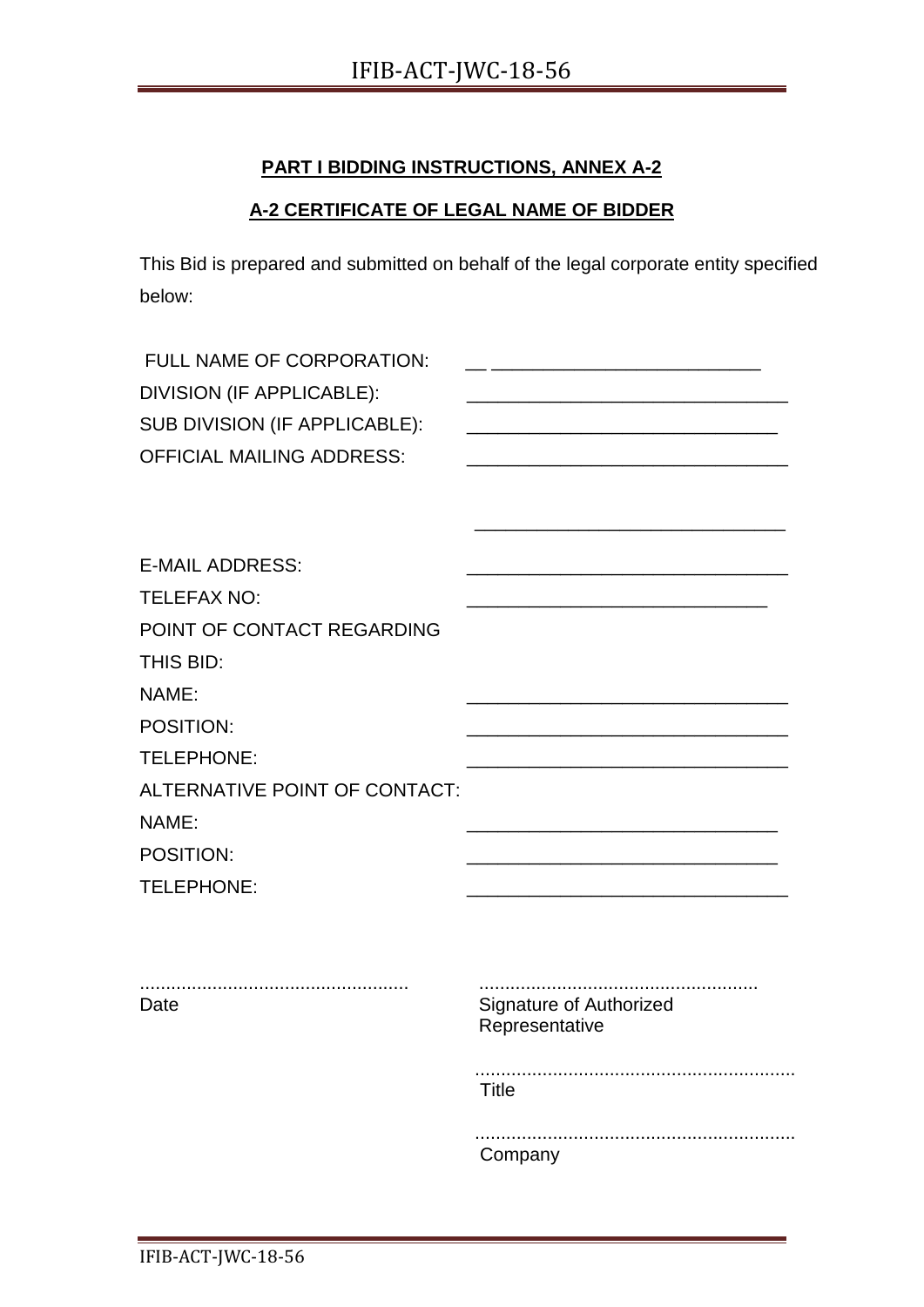## **A-3 CERTIFICATE OF INDEPENDENT DETERMINATION**

- 1. Each Bidder shall certify that in connection with this procurement:
	- a. This Bid has been arrived at independently, without consultation, communication or agreement, for the purpose of restricting competition, with any other Bidder or with any competitor;
	- b. The contents of this bid have not been knowingly disclosed by the Bidder and will not knowingly be disclosed by the Bidder prior to award, directly or indirectly to any other Bidder or to any competitor, and
	- c. No attempt has been made, or will be made by the Bidder to induce any other person or firm to submit, or not to submit, a Bid for the purpose of restricting competition.

2. Each person signing this Bid shall also certify that he/she is the person in the Bidder's organization responsible within that organization for the decision as to the bid and that he has not participated and will not participate in any action contrary to 1(a) through 1(c) above, or

a. They are not the person in the Bidder's organization responsible within that organization for the bid but that they have been authorized in writing to act as agent for the persons responsible for such a decision in certifying that such persons have not participated, and will not participate in any action contrary to 1(a) through 1(c) above, and as their agent does hereby so certify, and

b. They have not participated and will not participate in any action contrary to 1(a) through 1(c) above.

.................................................... Date .............................................................. Signature of Authorized Representative .............................................................. Title .............................................................. Company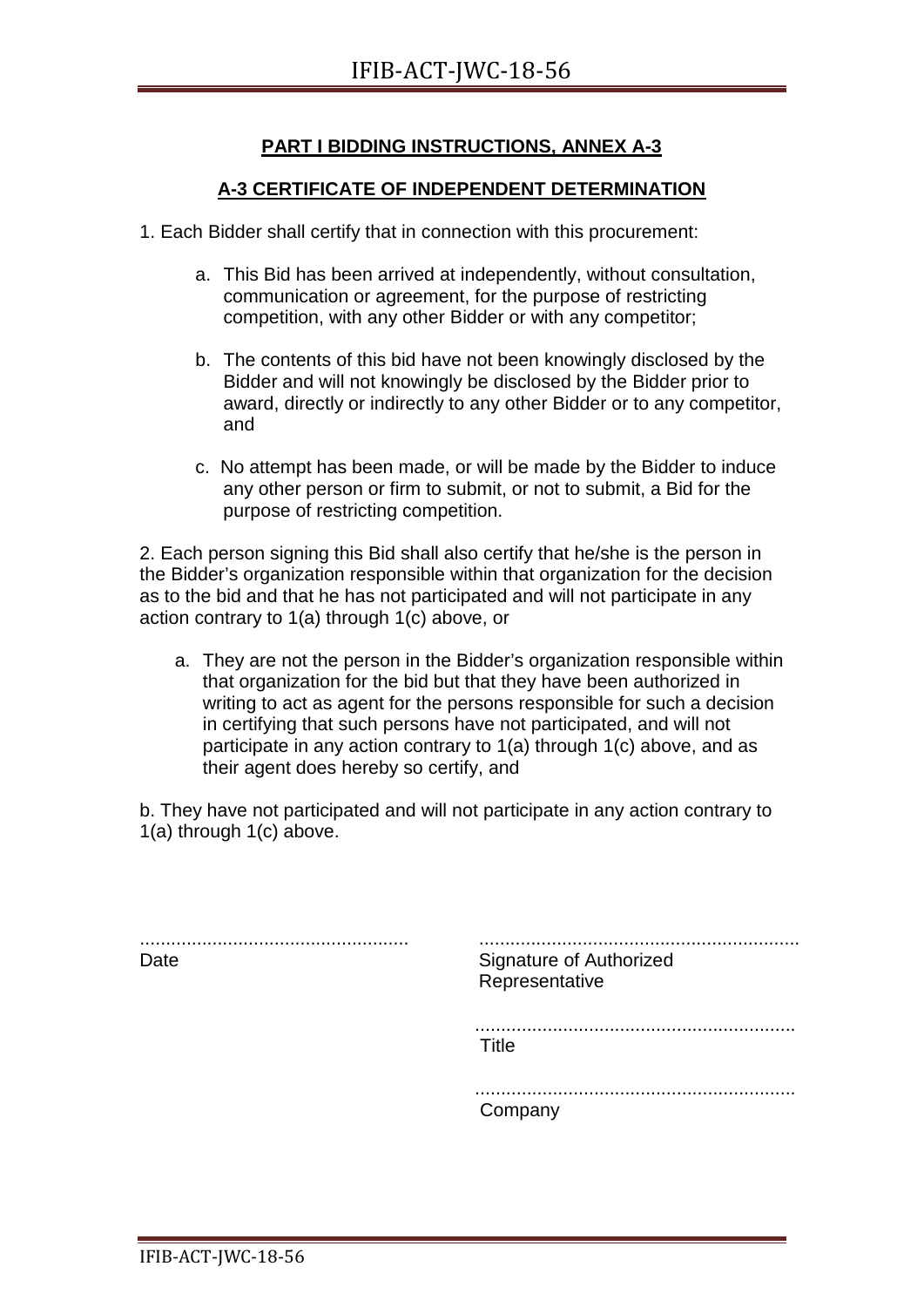### **A-4 CERTIFICATE OF BID VALIDITY**

I, the undersigned, as an authorized representative of the firm submitting this bid, do hereby certify that the pricing and all other aspects of our offer will remain valid for **120 days** after the date of bid submission.

| .<br>Date | Signature of Authorized<br>Representative |
|-----------|-------------------------------------------|
|           | Title                                     |
|           | ompany                                    |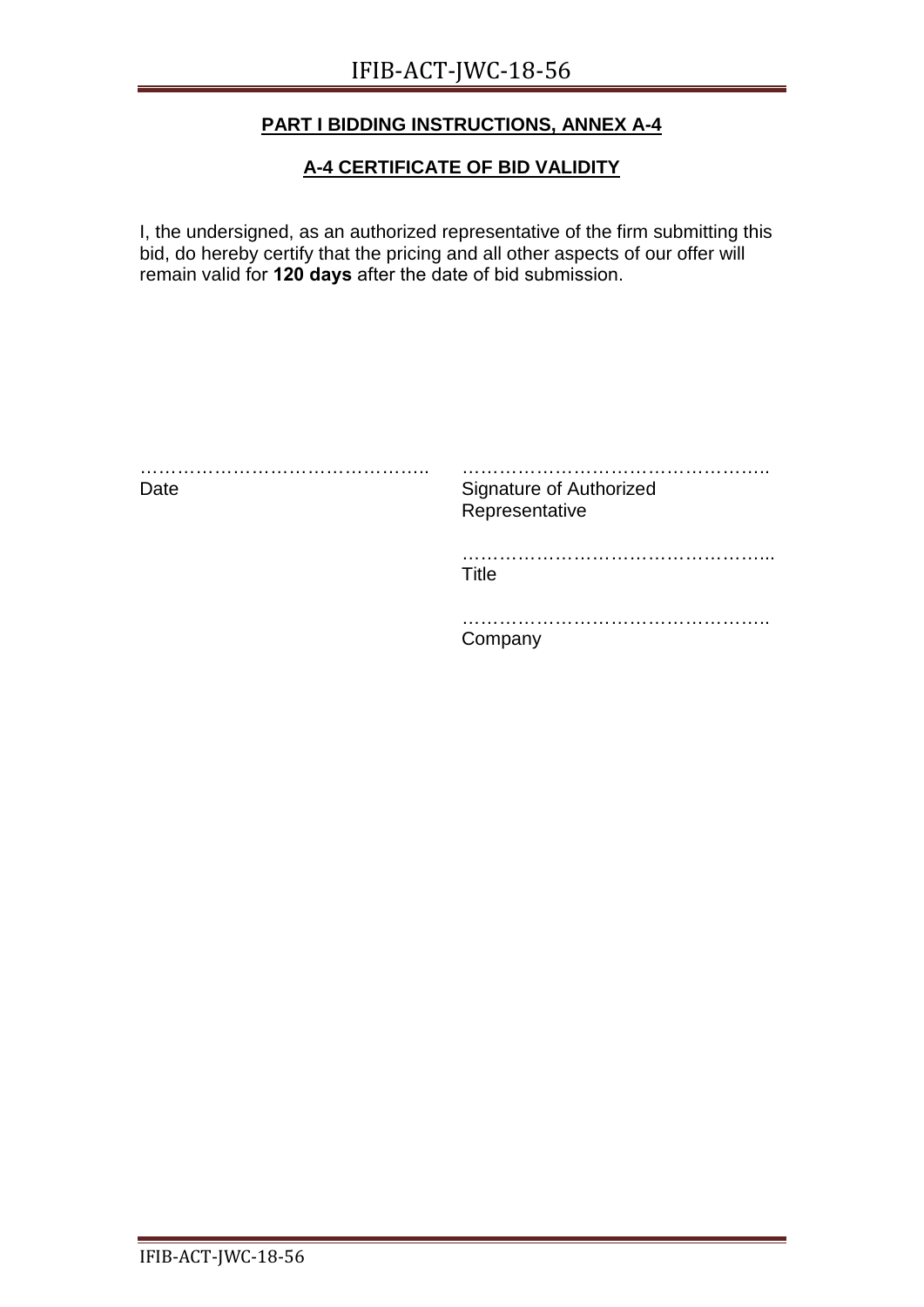## **A-5 CERTIFICATE OF EXCLUSION OF TAXES AND CHARGES**

I hereby certify that the prices offered in the price proposal of this bid will exclude all taxes, duties and customs charges from which the Contracting Officer has been exempted by international agreement.

| .<br>Date | Signature of Authorized<br>Representative |
|-----------|-------------------------------------------|
|           | .<br>Title                                |
|           | Company                                   |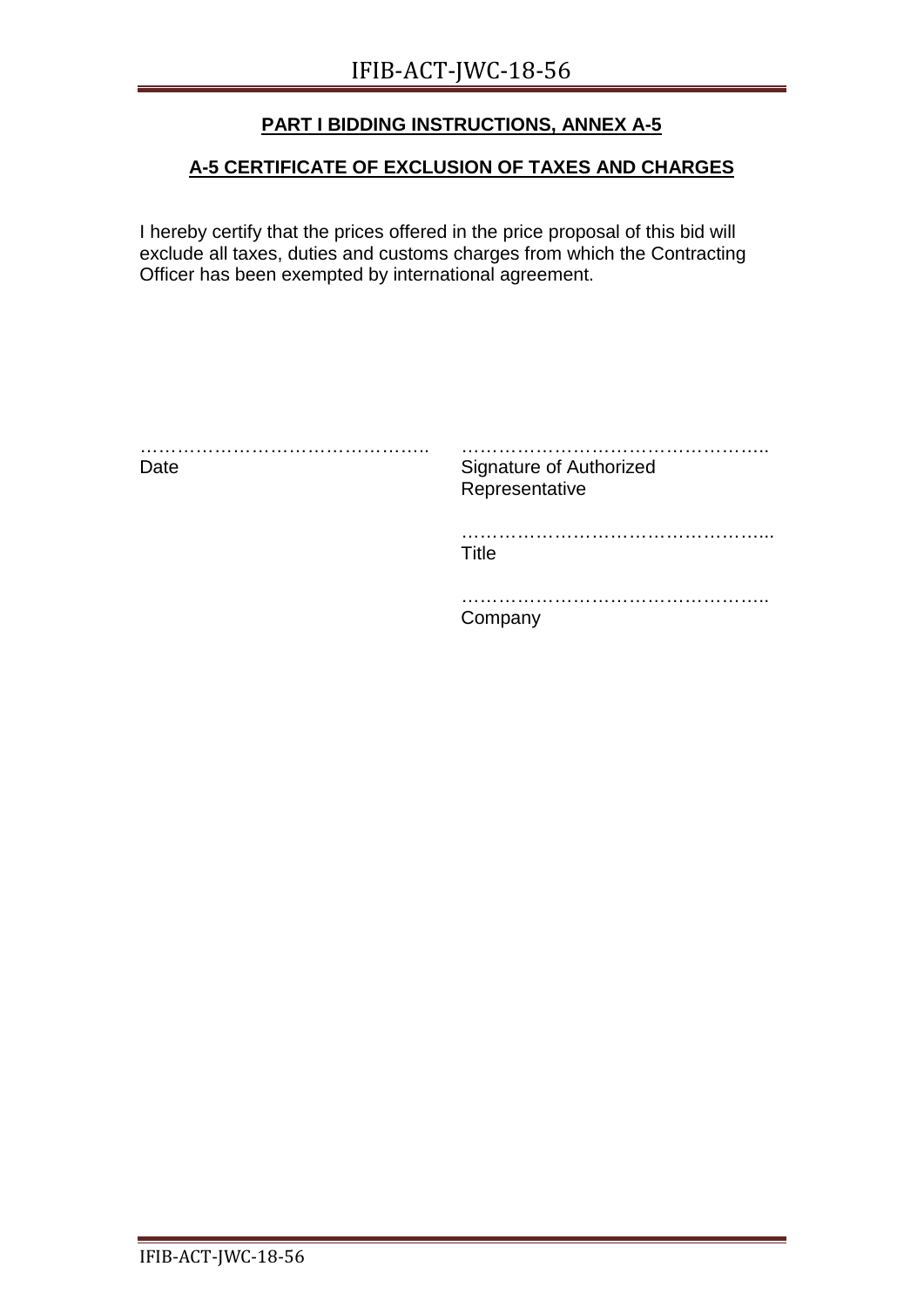#### **PART I, ANNEX A-6 CERTIFICATE OF AUTHORIZATION TO PERFORM**

The SUPPLIER warrants that:

- 1. The SUPPLIER and sub-contractors, if any, have been duly authorized to operate and do business in Norway; SUPPLIER and subcontractors, if any, have obtained all necessary licenses and permits required in connection with the contract; that SUPPLIER and subcontractors, if any, will fully comply with all the laws, decrees, labour standards and regulations of Norway during performance of this contract; and that no claim for additional moneys with respect to any authorizations to perform will be made upon JWC.
- 2. The Supplier has adequate financial resources, or the ability to obtain them, to perform all Scenario Services activities.
- 3. All effort by the Supplier and sub-contractors, if any, related to this SOW, will be performed by NATO Nationals with the required security clearances.
- 4. The Supplier, involved Supplier personnel and sub-contractors, if any, have not been suspended or debarred from contract work at any NATO body.

| Date | <b>Signature of Authorized</b><br>Representative |
|------|--------------------------------------------------|
|      | .<br>Title                                       |
|      | Company                                          |
|      |                                                  |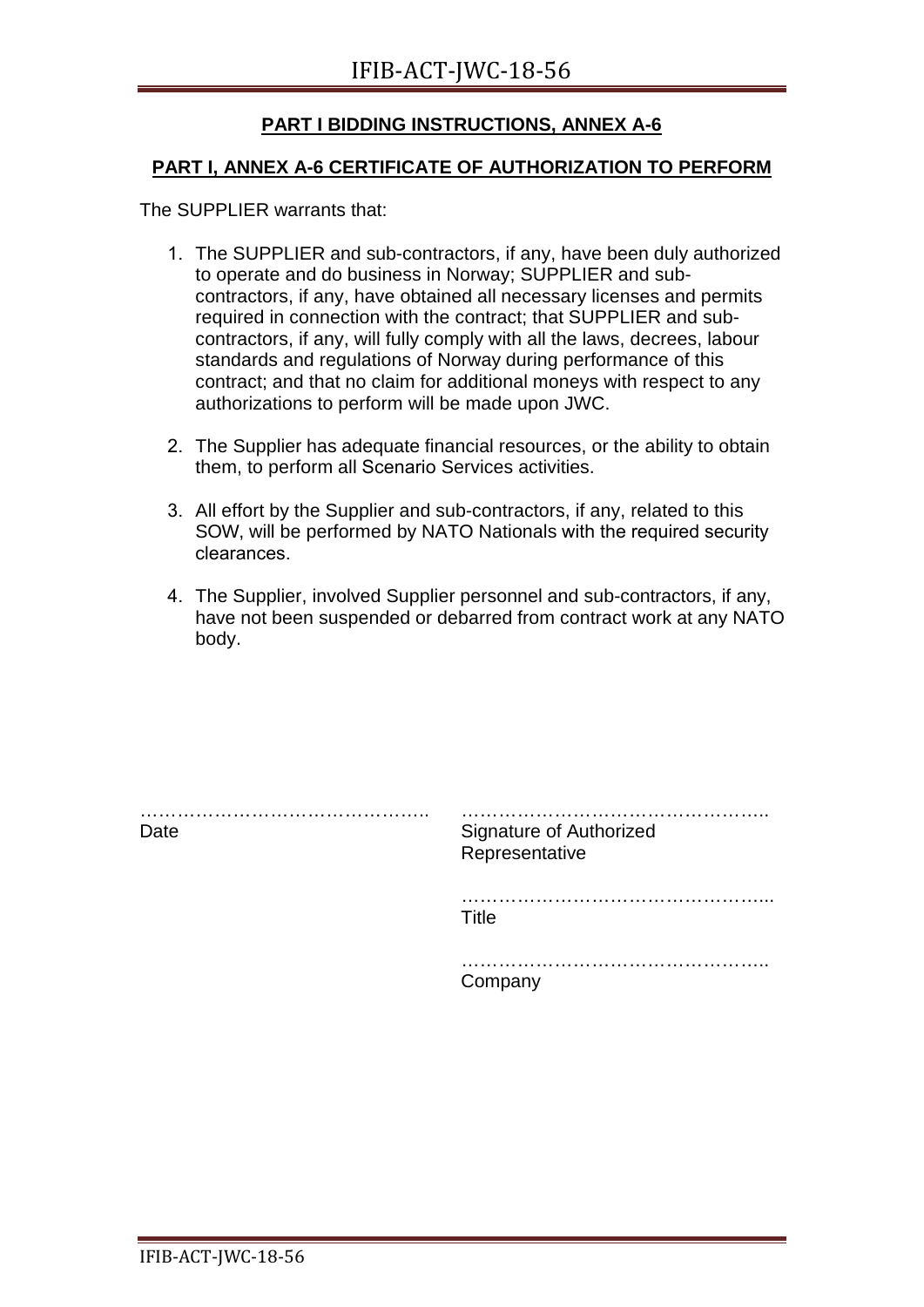## **KEY CAPABILITIES SHEET, ANNEX A-7**

- 1. Each Bidder shall certify that in connection with this procurement:
	- a. The capability to develop and maintain a production delivery plan for GI outputs, in coordination with JWC COTR.
	- b. The capability to provide soft and hard copy GI products in a timely and efficient manner.
	- c. The capability to store, process, and disseminate & manage Geospatial referenced data, compliant to Core-GIS standards.
	- d. The capability to provide SQEP for ESRI software (Core-GIS), GIS degree, or equivalent technical experience.
	- e. The capability to provide Geospatial SQEP, specific consultation and advice in support of JWC geospatial production and development.
	- f. The capability to provide replacement capability, should circumstances require it.
	- g. The capability to undertake tasked travel, primarily to NATO ans PfP nations, if required to do so by the JWC COTR.
	- h. The capability for tasked travel, primarily to NATO and PfP nations in accordance with production & delivery forecast.
	- i. The capability to design, develop and demonstrate innovative solutions to improve geospatially referenced data delivery.
	- j. The capability to test and evaluate innovative solutions, which deliver geospatially referenced data.
	- k. The capability to design, develop, deliver, operate, and produce within the following: NATO Environment, JWC Exercise Environment, and NATO Core-GIS System.

| .                                         |         |
|-------------------------------------------|---------|
| Date                                      | Title   |
| Signature of Authorized<br>Representative | Company |

IFIB-ACT-JWC-18-56